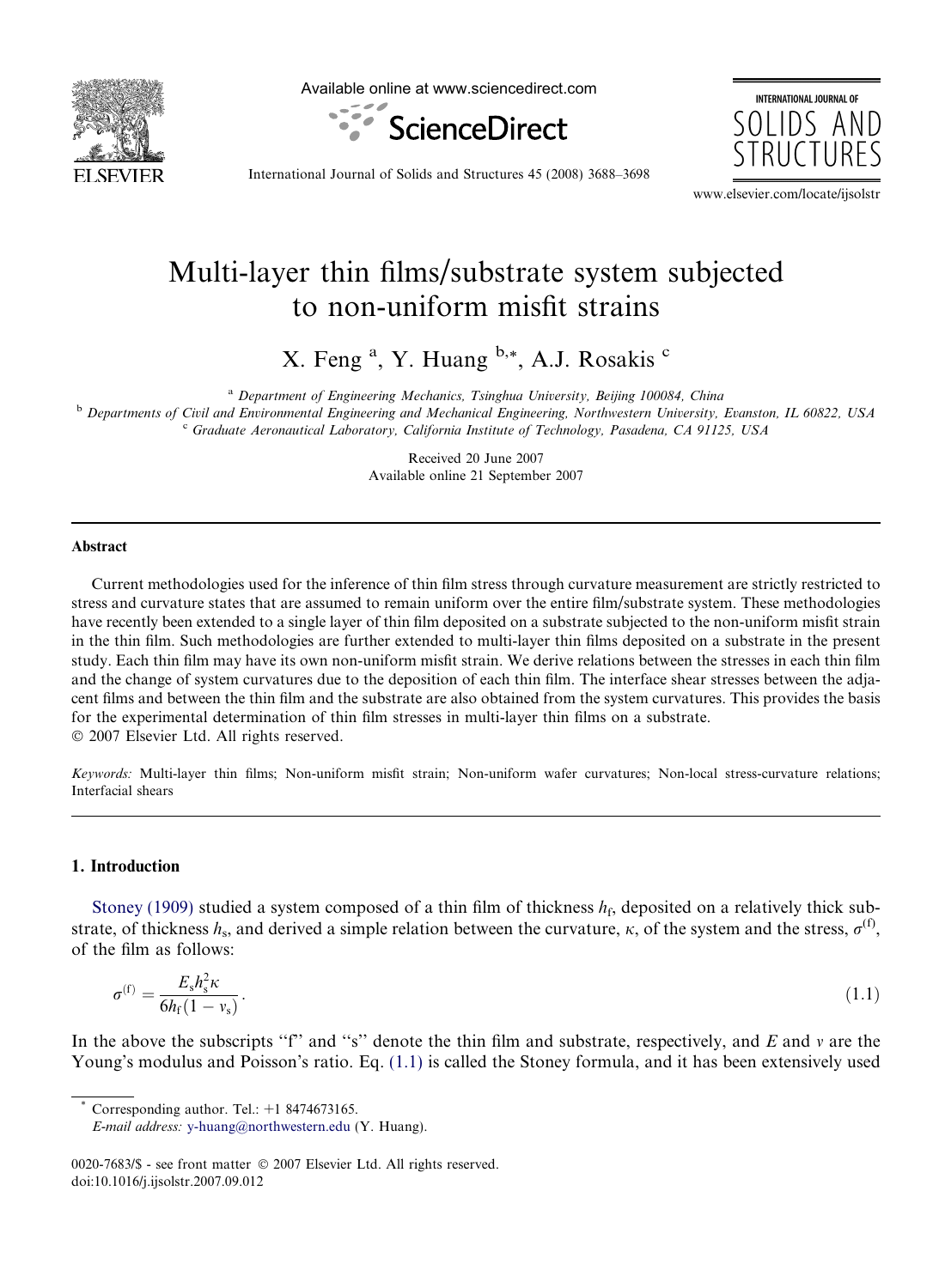<span id="page-1-0"></span>in the literature to infer film stress changes from experimental measurement of system curvature changes ([Fre](#page-9-0)[und and Suresh, 2004\)](#page-9-0).

Stoney's formula was based on the following assumptions, some of which have been relaxed.

- (i) Both the film thickness  $h_f$  and the substrate thickness  $h_s$  are uniform and  $h_f \ll h_s \ll R$ , where R represents the characteristic length in the lateral direction (e.g., system radius R shown in Fig. 1). This assumption was recently relaxed for the thin film and substrate of different radii ([Feng et al., 2006\)](#page-9-0) and for arbitrarily non-uniform film thickness ([Ngo et al., 2007\)](#page-10-0). Their analytical results have been verified the X-ray microdiffraction experiments ([Brown et al., 2007\)](#page-9-0).
- (ii) The strains and rotations of the plate system are infinitesimal. This assumption has been relaxed by various ''large'' deformation analyses ([Masters and Salamon, 1993; Salamon and Masters, 1995; Finot](#page-10-0) [et al., 1997; Freund, 2000](#page-10-0)), some of which have been validated by experiments ([Lee et al., 2001; Park](#page-10-0) [et al., 2003](#page-10-0)).
- (iii) Both the film and substrate are homogeneous, isotropic, and linearly elastic. To our best knowledge this assumption has not been relaxed yet.
- (iv) The film stress states are equi-biaxial (two equal stress components in any two, mutually orthogonal inplane directions) while the out-of-plane direct stress and all shear stresses vanish. This assumption has been relaxed for non-equi-biaxial stress states [\(Shen et al., 1996; Wikstrom et al., 1999a; Park and Sur](#page-10-0)[esh, 2000; Freund and Suresh, 2004](#page-10-0)).
- (v) The system's curvature components are equi-biaxial (two equal direct curvatures) while the twist curvature vanishes in all directions. This assumption has been relaxed for non-equi-biaxial curvature components and non-vanishing twist components ([Shen et al., 1996; Wikstrom et al., 1999b; Park and Suresh,](#page-10-0) [2000; Freund and Suresh, 2004](#page-10-0)).
- (vi) All surviving stress and curvature components are spatially constant over the plate system's surface, a situation that is often violated in practice. Recently, [Huang et al. \(2005\) and Huang and Rosakis](#page-9-0) [\(2005\)](#page-9-0) relaxed this assumption for the thin film/substrate system subjected to non-uniform, axisymmetric misfit strain (in thin film) and temperature change (in both thin film and substrate), respectively, while [Ngo et al. \(2006\) and Huang and Rosakis \(in press\)](#page-10-0) studied the thin film/substrate system subject to arbitrarily non-uniform (e.g., non-axisymmetric) misfit strain and temperature. Their most important result is that the film stresses depend non-locally on the system curvatures, i.e., they depend on curvatures of the entire system.



Fig. 1. A schematic diagram of multi-layer thin films deposited on a substrate, showing the cylindrical coordinates ( $r, \theta, z$ ).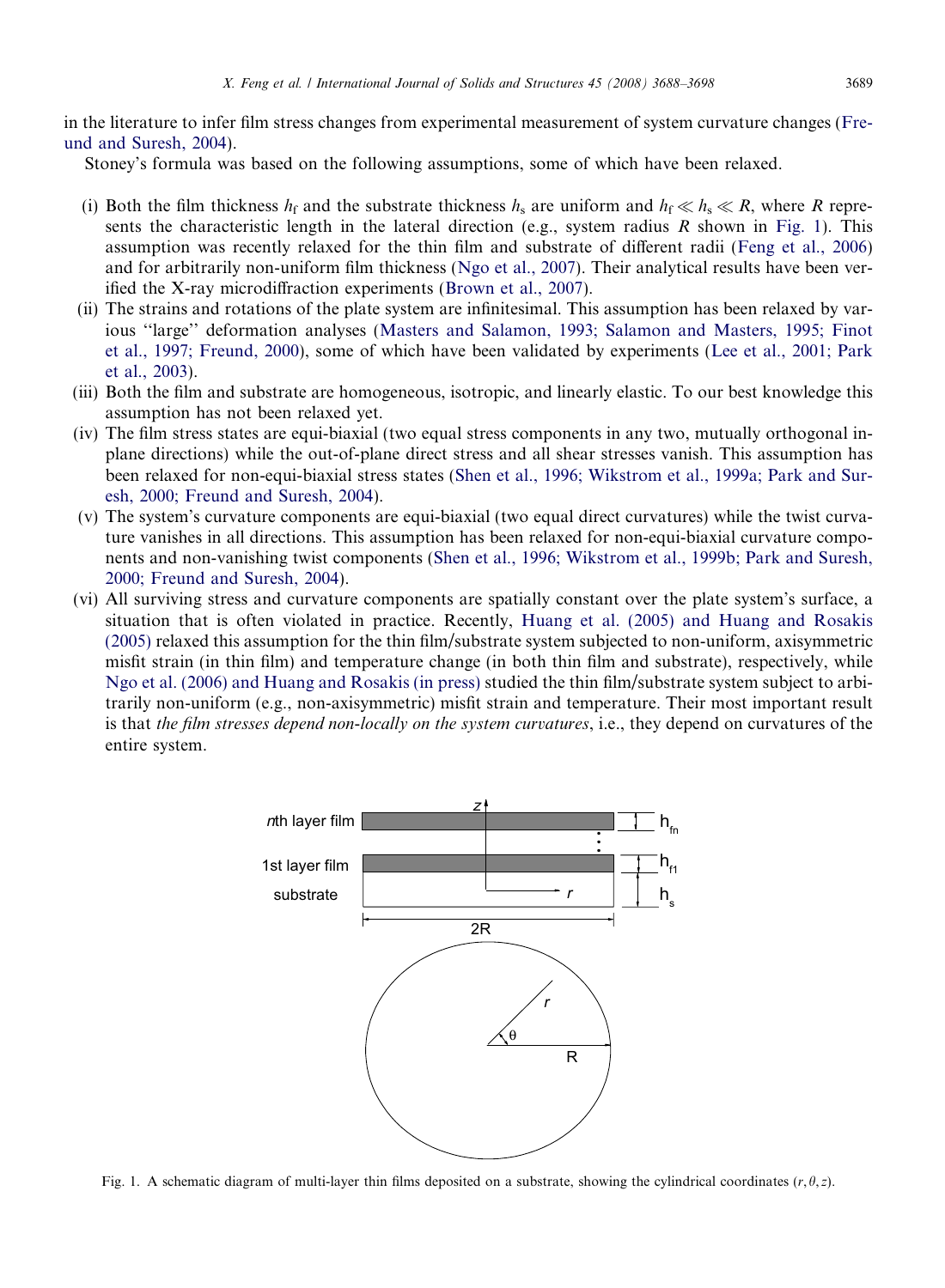<span id="page-2-0"></span>Despite the explicitly stated assumptions of spatial stress and curvature uniformity, the Stoney formula is often, arbitrarily, applied to cases of practical interest where these assumptions are violated. This is typically done by applying Stoney's formula pointwise and thus extracting a local value of stress from a local measurement of the curvature of the system. This approach of inferring film stress clearly violates the uniformity assumptions of the analysis and, as such, its accuracy as an approximation is expected to deteriorate as the levels of curvature non-uniformity become more severe.

Many thin film/substrate systems involve multiple layers of thin films. The main purpose of this paper is to extend the above analyses by Huang, Rosakis and co-workers to a system composed of multi-layer thin films on a substrate subjected to non-uniform misfit strain distribution. We will relate stresses in each film and system curvatures to the misfit strain distribution, and ultimately derive a relation between the stresses in each film and system curvatures that would allow for the accurate experimental inference of film stresses from full-field and real-time curvature measurements.

#### 2. Axisymmetric misfit strains

We first consider a system of multi-layer thin films deposited on a substrate subjected to axisymmetric misfit strain distribution  $\varepsilon_m^{(i)}(r)$  in the *i*th layer (*i* = 1, 2, ...,*n*), where *r* is the radial coordinate, and *n* is the total number of layers of thin films [\(Fig. 1](#page-1-0)). The thin films and substrate are circular in the lateral direction and have a radius R. The deformation is axisymmetric and is therefore independent of the polar angle  $\theta$ .

# 2.1. Governing equations

Let  $h_{f_i}$   $(i = 1, 2, ..., n)$  denote the thickness of the *i*th thin film ([Fig. 1](#page-1-0)). The total thickness  $h_f = \sum_{i=1}^n h_{f_i}$  of all n films is much less than the substrate thickness  $h_s$ , and both are much less than R, i.e.  $h_f \ll h_s \ll R$ . The Young's modulus and Poisson's ratio of the *i*th thin film and substrate are denoted by  $E_f$ ,  $v_f$ ,  $E_s$  and  $v_s$ , respectively.

The substrate is modeled as a plate since it can be subjected to bending and  $h_s \ll R$ . The thin films are modeled as membranes that have no bending rigidities due to their small thickness  $h_f \ll h_s$ . Therefore they all have the same in-plane displacement  $u_f(r)$  in the radial (*r*) direction. The strains are  $\varepsilon_{rr} = \frac{du_f}{dr}$  and  $\varepsilon_{\theta\theta} = \frac{u_f}{r}$ . The stresses in the ith thin film can be obtained from the linear elastic constitutive model as

$$
\sigma_{rr}^{(f_i)} = \frac{E_{f_i}}{1 - v_{f_i}^2} \left[ \frac{du_f}{dr} + v_{f_i} \frac{u_f}{r} - (1 + v_{f_i}) \varepsilon_m^{(i)} \right],
$$
\n
$$
\sigma_{\theta\theta}^{(f_i)} = \frac{E_{f_i}}{1 - v_{f_i}^2} \left[ v_{f_i} \frac{du_f}{dr} + \frac{u_f}{r} - (1 + v_{f_i}) \varepsilon_m^{(i)} \right].
$$
\n(2.1)

The membrane forces in the ith thin film are

$$
N_r^{(f_i)} = h_{f_i} \sigma_r^{(f_i)}, \quad N_\theta^{(f_i)} = h_{f_i} \sigma_{\theta\theta}^{(f_i)}.
$$
\n(2.2)

For non-uniform misfit strain  $\varepsilon_m^{(i)}(r)$ , the shear stress tractions along the film/film and film/substrate interfaces do not vanish, and are denoted by  $\tau^{(i)}(r)$   $(i = 1, 2, ..., n)$  as shown in [Fig. 2.](#page-3-0) The normal stress tractions still vanish because thin films have no bending rigidities. The equilibrium equations for thin films, accounting for the effect of interface shear stress tractions, become

$$
\frac{dN_r^{(f_i)}}{dr} + \frac{N_r^{(f_i)} - N_\theta^{(f_i)}}{r} - (\tau_i - \tau_{i+1}) = 0,
$$
\n(2.3)

where  $\tau_{n+1} = 0$  for the traction free surface. Substitution of Eqs. (2.1) and (2.2) into (2.3) and the summation of its left hand side yield

$$
\left(\frac{d^2u_f}{dr^2} + \frac{1}{r}\frac{du_f}{dr} - \frac{u_f}{r^2}\right)\sum_{i=1}^n \frac{E_{f_i}h_{f_i}}{1 - v_{f_i}^2} = \tau^{(1)} + \sum_{i=1}^n \frac{E_{f_i}h_{f_i}}{1 - v_{f_i}}\frac{de_{m}^{(i)}}{dr}.
$$
\n(2.4)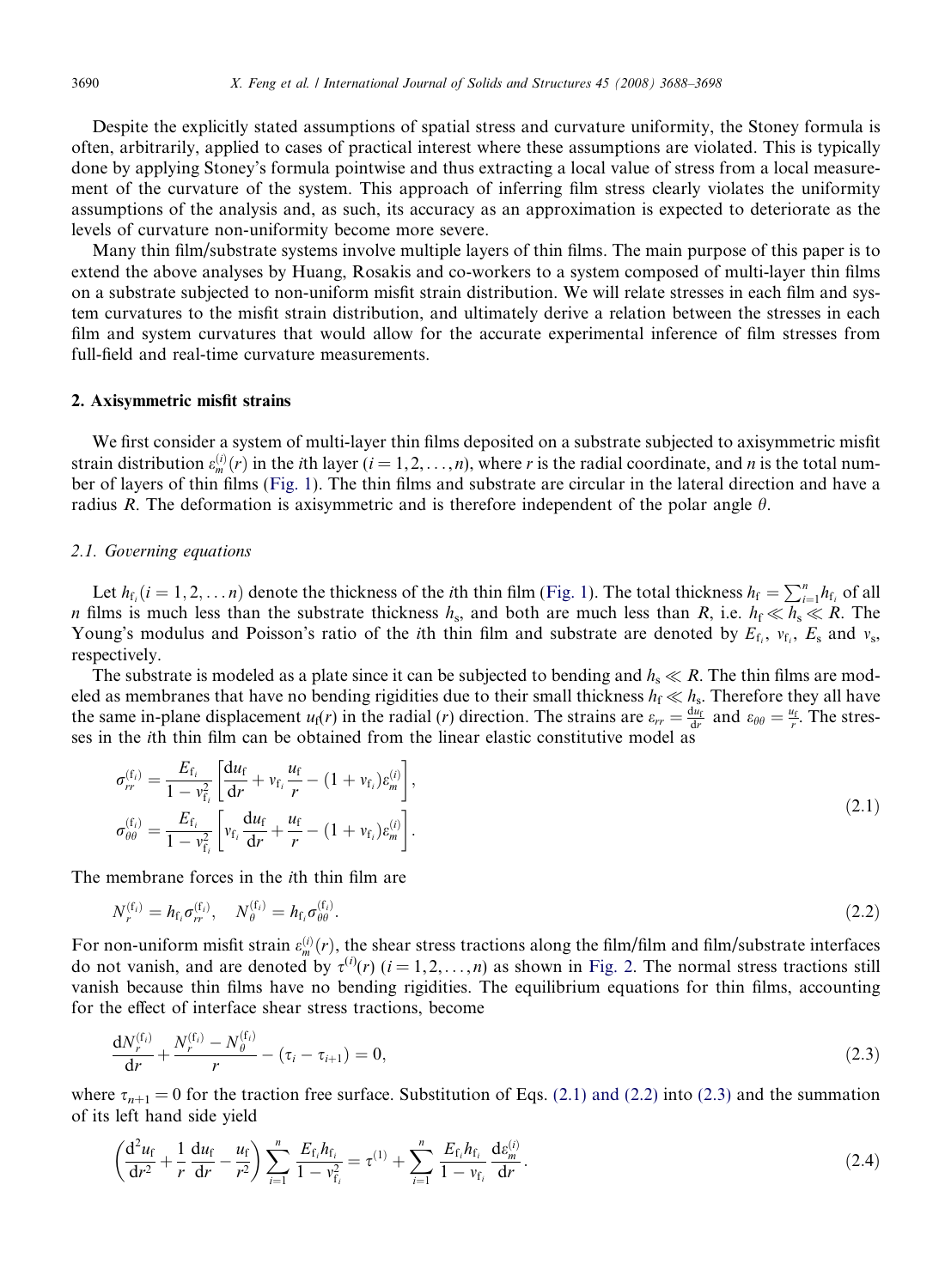<span id="page-3-0"></span>

Fig. 2. A schematic diagram of the non-uniform shear traction distribution at the film/substrate and film/film interfaces.

Let  $u_s$  denote the displacement in the radial  $(r)$  direction at the neutral axis of the substrate, and w the displacement in the normal  $(z)$  direction. The forces and bending moments in the substrate are obtained from the linear thermo-elastic constitutive model as

$$
N_r^{(s)} = \frac{E_s h_s}{1 - v_s^2} \left( \frac{du_s}{dr} + v_s \frac{u_s}{r} \right),
$$
  
\n
$$
N_\theta^{(s)} = \frac{E_s h_s}{1 - v_s^2} \left( v_s \frac{du_s}{dr} + \frac{u_s}{r} \right),
$$
  
\n
$$
M_r = \frac{E_s h_s^3}{12(1 - v_s^2)} \left( \frac{d^2 w}{dr^2} + \frac{v_s}{r} \frac{dw}{dr} \right),
$$
  
\n
$$
M_\theta = \frac{E_s h_s^3}{12(1 - v_s^2)} \left( v_s \frac{d^2 w}{dr^2} + \frac{1}{r} \frac{dw}{dr} \right).
$$
\n(2.6)

The shear stress  $\tau^{(1)}$  at the thin film/substrate interface is equivalent to the distributed axial force  $\tau^{(1)}$  and bending moment  $\frac{h_s}{2}\tau^{(1)}$  applied at the neutral axis of the substrate. The in-plane force equilibrium equation of the substrate then becomes

$$
\frac{dN_r^{(s)}}{dr} + \frac{N_r^{(s)} - N_\theta^{(s)}}{r} + \tau^{(1)} = 0.
$$
\n(2.7)

The out-of-plane force and moment equilibrium equations are given by

r

$$
\frac{dM_r}{dr} + \frac{M_r - M_\theta}{r} + Q - \frac{h_s}{2} \tau^{(1)} = 0,
$$
\n(2.8)

$$
\frac{\mathrm{d}Q}{\mathrm{d}r} + \frac{Q}{r} = 0,\tag{2.9}
$$

where O is the shear force normal to the neutral axis. Substitution of Eq. (2.5) into Eq. (2.7) yields

$$
\frac{d^2 u_s}{dr^2} + \frac{1}{r} \frac{du_s}{dr} - \frac{u_s}{r^2} = -\frac{1 - v_s^2}{E_s h_s} \tau^{(1)}.
$$
\n(2.10)

Elimination of  $Q$  from Eqs. (2.8) and (2.9), in conjunction with Eq. (2.6), gives

$$
\frac{d^3w}{dr^3} + \frac{1}{r}\frac{d^2w}{dr^2} - \frac{1}{r^2}\frac{dw}{dr} = \frac{6(1 - v_s^2)}{E_s h_s^2} \tau^{(1)}.
$$
\n(2.11)

The continuity of displacement across the thin film/substrate interface requires

$$
u_{\rm f} = u_{\rm s} - \frac{h_{\rm s}}{2} \frac{\mathrm{d}w}{\mathrm{d}r}.
$$
\n
$$
(2.12)
$$

Eqs. [\(2.4\) and \(2.10\), \(2.11\), \(2.12\)](#page-2-0) constitute four ordinary differential equations for  $u_f$ ,  $u_s$ , w and  $\tau$ <sup>(1)</sup>.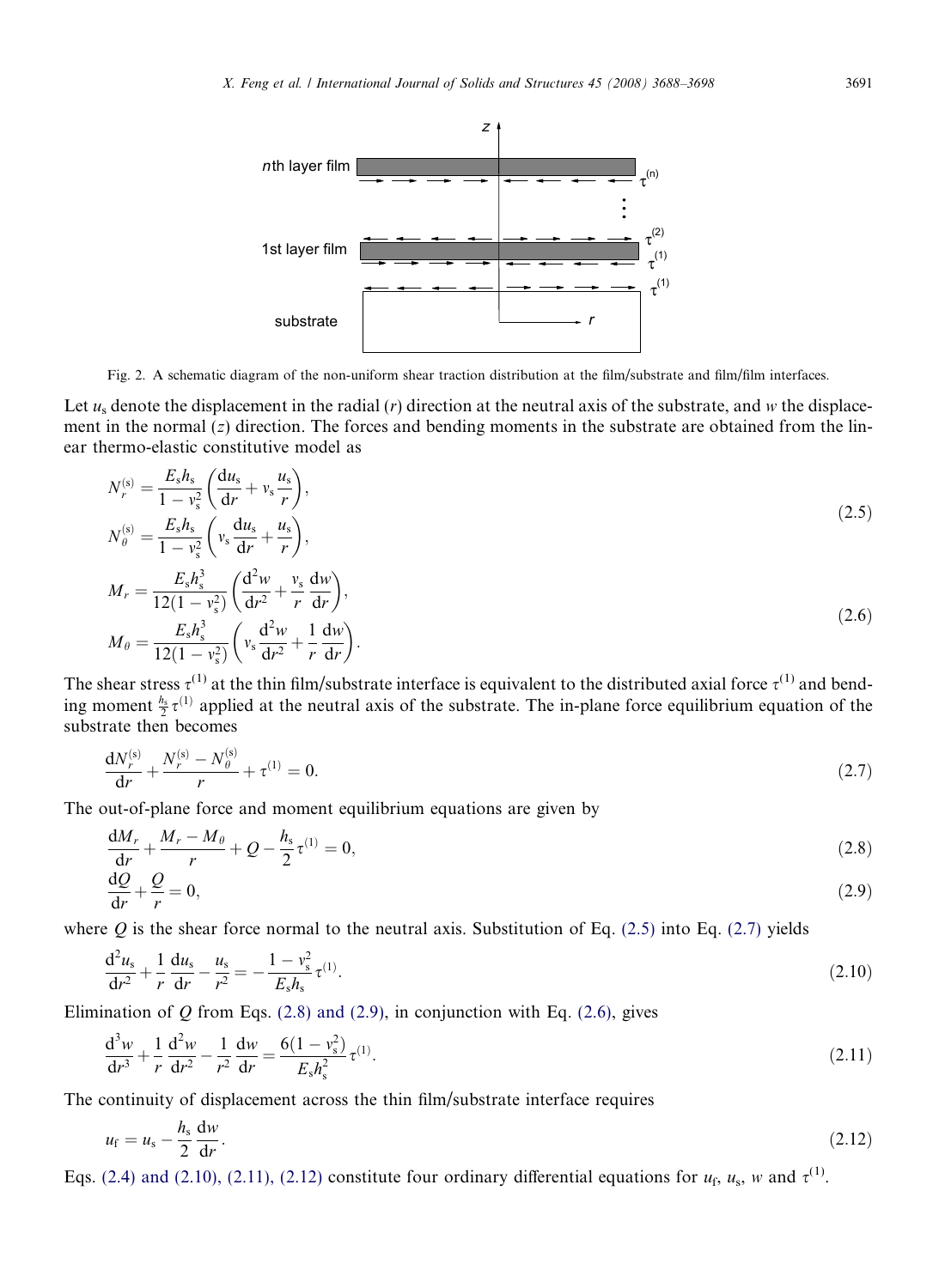We can eliminate  $u_f$ ,  $u_s$  and w from these four equations to obtain the shear stress  $\tau^{(1)}$  at the thin film/substrate interface in terms of the misfit strains. For  $h_f \ll h_s$ ,  $\tau^{(1)}$  and the shear stresses  $\tau^{(i)}$   $(i = 2, 3, \ldots, n)$  between thin films

$$
\tau^{(i)} = -\sum_{j=i}^{n} \frac{E_{\rm f_j} h_{\rm f_j}}{1 - v_{\rm f_j}} \frac{\mathrm{d} \varepsilon_m^{(j)}}{\mathrm{d} r}.
$$
\n(2.13)

This is a remarkable result that holds regardless of boundary conditions at the edge  $r = R$ . Therefore, the interface shear stress is proportional to the gradient of misfit strains. For uniform misfit strains  $\varepsilon_m^{(i)}(r) = \text{constant}$ , the interface shear stress vanishes, i.e.,  $\tau^{(1)} = 0$ .

Substitution of the above solution for shear stress  $\tau^{(1)}$  into Eqs. [\(2.11\) and \(2.10\)](#page-3-0) yields ordinary differential equations for displacements w and  $u_s$  in the substrate. Their solutions, at the limit of  $h_f \ll h_s$ , are

$$
\frac{dw}{dr} = -6\frac{1-v_s^2}{E_s h_s^2} \frac{1}{r} \int_0^r \eta \sum_{i=1}^n \frac{E_{f_i} h_{f_i}}{1 - v_{f_i}} \varepsilon_m^{(i)}(\eta) d\eta + \frac{B_1}{2}r,
$$
\n(2.14)

$$
u_{s} = \frac{1 - v_{s}^{2}}{E_{s} h_{s}} \frac{1}{r} \int_{0}^{r} \eta \sum_{i=1}^{n} \frac{E_{f_{i}} h_{f_{i}}}{1 - v_{f_{i}}} \varepsilon_{m}^{(i)}(\eta) d\eta + \frac{B_{2}}{2} r,
$$
\n(2.15)

where  $B_1$  and  $B_2$  are to be determined. The displacement  $u_f$  in the film is obtained from the continuity condition [\(2.12\)](#page-3-0) across the interface as

$$
u_{\rm f} = 4 \frac{1 - v_{\rm s}^2}{E_{\rm s} h_{\rm s}} \frac{1}{r} \int_0^r \eta \sum_{i=1}^n \frac{E_{\rm f_i} h_{\rm f_i}}{1 - v_{\rm f_i}} \varepsilon_m^{(i)}(\eta) d\eta + \left(\frac{B_2}{2} - \frac{h_{\rm s} B_1}{4}\right) r. \tag{2.16}
$$

The first boundary condition at the free edge  $r = R$  requires that the net force vanish,

$$
\sum_{i=1}^{n} N_r^{(f_i)} + N_r^{(s)} = 0 \text{ at } r = R,
$$
\n(2.17)

which gives

$$
B_2 = \frac{(1 - v_s)^2}{E_s h_s} \sum_{i=1}^n \frac{E_{\rm f_i} h_{\rm f_i}}{1 - v_{\rm f_i}} \overline{\epsilon_m^{(i)}}
$$
(2.18)

for  $h_{\rm f} \ll h_{\rm s}$ , where  $\varepsilon_m^{(i)} = \frac{2}{R^2}$  $\int_0^R \eta \varepsilon_m^{(i)}(\eta) d\eta =$  $\frac{\int \int e^{(i)}_m \, dA}{\pi R^2}$  is the average misfit strain in the *i*th thin film. The second boundary condition at the free edge  $r = R$  is vanishing of net moment, i.e.,

$$
M_r - \frac{h_s}{2} \sum_{i=1}^n N_r^{(f_i)} = 0 \text{ at } r = R,
$$
\n(2.19)

which gives

$$
B_1 = -6\frac{(1 - v_s)^2}{E_s h_s^2} \sum_{i=1}^n \frac{E_{\rm f_i} h_{\rm f_i}}{1 - v_{\rm f_i}} \frac{E_{\rm f_i}}{e_m}.
$$
 (2.20)

# 2.2. Stresses in multi-layer thin films and system curvatures

The system curvatures are related to the out-of-plane displacement w by  $\kappa_{rr} = \frac{d^2w}{dr^2}$  and  $\kappa_{\theta\theta} = \frac{1}{r} \frac{dw}{dr}$ . The sum of these two curvatures is

$$
\kappa_{rr} + \kappa_{\theta\theta} = -12 \frac{1 - v_s}{E_s h_s^2} \sum_{i=1}^n \frac{E_{\rm f_i} h_{\rm f_i}}{1 - v_{\rm f_i}} \left[ \overline{\varepsilon_m^{(i)}} + \frac{1 + v_s}{2} \left( \varepsilon_m^{(i)} - \overline{\varepsilon_m^{(i)}} \right) \right]. \tag{2.21}
$$

The difference between two system curvatures is

<span id="page-4-0"></span>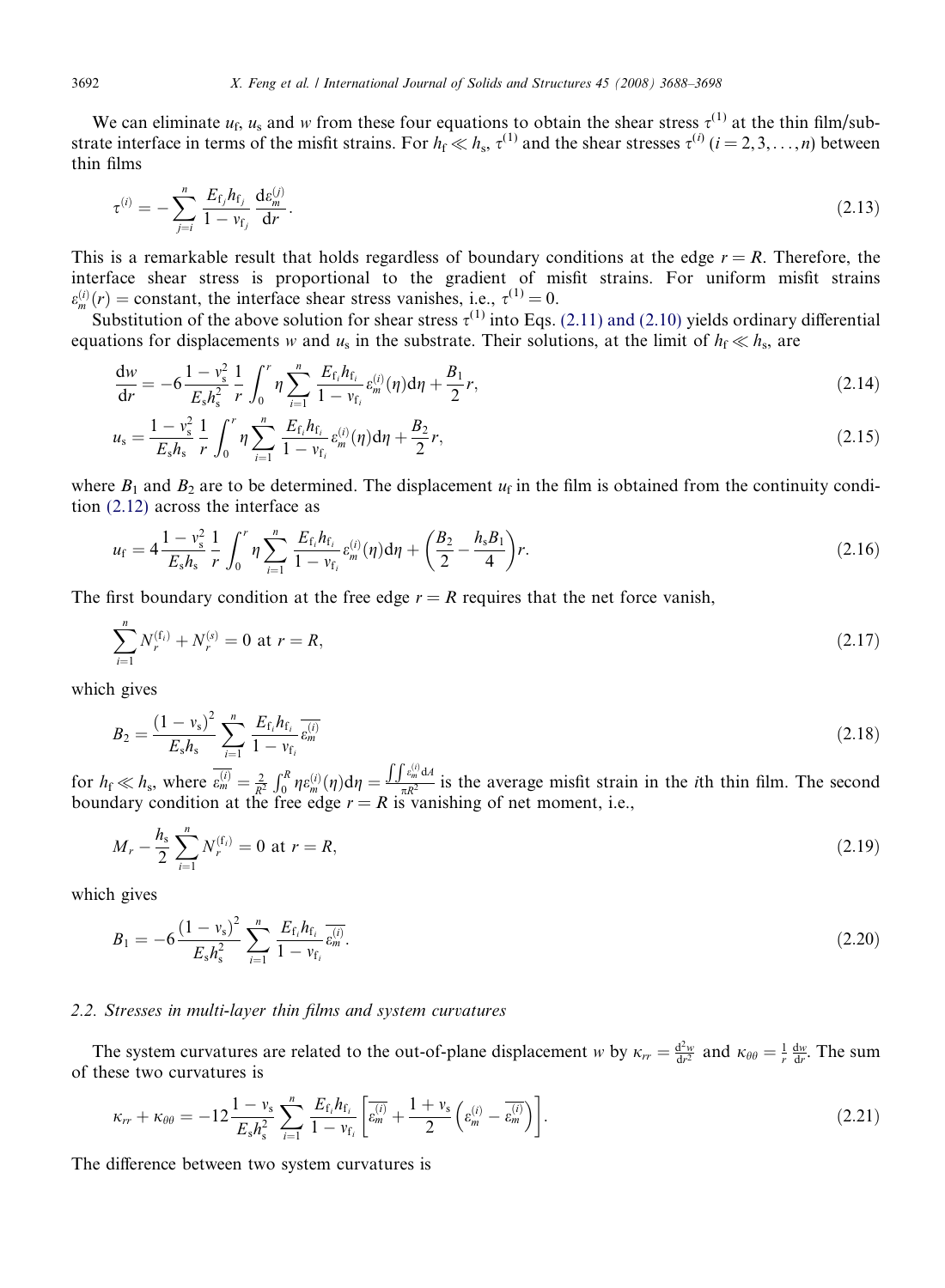X. Feng et al. / International Journal of Solids and Structures 45 (2008) 3688–3698 3693

<span id="page-5-0"></span>
$$
\kappa_{rr} - \kappa_{\theta\theta} = -6\frac{1 - v_s^2}{E_s h_s^2} \sum_{i=1}^n \frac{E_{\rm f_i} h_{\rm f_i}}{1 - v_{\rm f_i}} \left[ \varepsilon_m^{(i)} - \frac{2}{r^2} \int_0^r \eta \varepsilon_m^{(i)}(\eta) d\eta \right]. \tag{2.22}
$$

The sum and difference of stresses in each thin film are given by

$$
\sigma_{rr}^{(f_i)} + \sigma_{\theta\theta}^{(f_i)} = \frac{E_{f_i}}{1 - v_{f_i}} \left( -2\varepsilon_m^{(i)} \right),\tag{2.23}
$$

$$
\sigma_{rr}^{(f_i)} - \sigma_{\theta\theta}^{(f_i)} = 4 \frac{E_{f_i}}{1 + v_{f_i}} \frac{1 - v_s^2}{E_s h_s} \sum_{j=1}^n \frac{E_{f_j} h_{f_j}}{1 - v_{f_j}} \left[ \varepsilon_m^{(j)} - \frac{2}{r^2} \int_0^r \eta \varepsilon_m^{(j)}(\eta) d\eta \right].
$$
 (2.24)

It is noted that  $\sigma_{rr}^{(f_i)} - \sigma_{\theta\theta}^{(f_i)}$  is in general expected to be smaller than  $\sigma_{rr}^{(f_i)} + \sigma_{\theta\theta}^{(f_i)}$  for  $h_f/h_s \ll 1$ .

# 2.3. Extension of Stoney formula for a multi-layer thin film/substrate system

We extend the Stoney formula for a multi-layer thin film/substrate system subjected to non-uniform misfits by establishing the direct relation between the stresses in each thin film and system curvatures. Both  $\kappa_{rr} - \kappa_{\theta\theta}$  in Eq. [\(2.22\)](#page-4-0) and  $\sigma_{rr}^{(f_i)} - \sigma_{\theta\theta}^{(f_i)}$  in Eq. (2.24) are proportional to  $\sum_{i=1}^{n} \frac{E_{f_i}h_{f_i}}{1-v_{f_i}} \left[\varepsilon_m^{(i)} - \frac{2}{r^2}\right]$  $\left[\varepsilon_m^{(i)} - \frac{2}{r^2}\int_0^r \eta \varepsilon_m^{(i)}(\eta) d\eta\right]$ . Elimination of misfit strains gives  $\sigma_{rr}^{(f_i)} - \sigma_{\theta\theta}^{(f_i)}$  in each film directly proportional to the difference  $\kappa_{rr} - \kappa_{\theta\theta}$  in system curvatures,

$$
\sigma_{rr}^{(f_i)} - \sigma_{\theta\theta}^{(f_i)} = -\frac{2E_{f_i}h_s}{3(1 + v_{f_i})}(\kappa_{rr} - \kappa_{\theta\theta}).
$$
\n(2.25)

We now focus on the sum of thin-film stresses  $\sigma_{rr}^{(f_i)} + \sigma_{\theta\theta}^{(f_i)}$  and sum of system curvatures  $\kappa_{rr} + \kappa_{\theta\theta}$ . The average system curvature  $\overline{\kappa_{rr} + \kappa_{\theta\theta}}$  is defined as

$$
\overline{\kappa_{rr} + \kappa_{\theta\theta}} = \frac{1}{\pi R^2} \iint_A (\kappa_{rr} + \kappa_{\theta\theta}) \eta \, d\eta \, d\theta = \frac{2}{R^2} \int_0^R \eta(\kappa_{rr} + \kappa_{\theta\theta}) d\eta. \tag{2.26}
$$

It can be related to the average misfit strains by averaging both sides of Eq. [\(2.21\)](#page-4-0), i.e.,

$$
\overline{\kappa_{rr} + \kappa_{\theta\theta}} = -12 \frac{1 - v_s}{E_s h_s^2} \sum_{i=1}^n \frac{E_{\rm f_i} h_{\rm f_i}}{1 - v_{\rm f_i}} \overline{\epsilon_{m}^{(i)}}.
$$
\n(2.27)

The deviation from the average curvature,  $\kappa_{rr} + \kappa_{\theta\theta} - \overline{\kappa_{rr} + \kappa_{\theta\theta}}$ , can be related to the deviation from the average misfit strains as

$$
\kappa_{rr} + \kappa_{\theta\theta} - \overline{\kappa_{rr} + \kappa_{\theta\theta}} = -6\frac{1 - v_s^2}{E_s h_s^2} \sum_{i=1}^n \frac{E_{f_i} h_{f_i}}{1 - v_{f_i}} \left(\varepsilon_m^{(i)} - \overline{\varepsilon_m^{(i)}}\right).
$$
 (2.28)

Elimination of misfit strains  $\sum_{i=1}^{n} \frac{E_{f_i} h_{f_i}}{1-v_{f_i}} \left( \varepsilon_m^{(i)} - \overline{\varepsilon_m^{(i)}} \right)$  and average misfit strains  $\sum_{i=1}^{n} \frac{E_{f_i} h_{f_i}}{1-v_{f_i}} \overline{\varepsilon_m^{(i)}}$  from Eqs. (2.27), (2.28) and (2.23) gives the sum of thin-film stresses in terms of system curvature as

$$
\sum_{i=1}^{n} \frac{h_{f_i}}{h_f} \left( \sigma_{rr}^{(f_i)} + \sigma_{\theta\theta}^{(f_i)} \right) = \frac{E_s h_s^2}{6(1 - v_s)h_f} \left[ \kappa_{rr} + \kappa_{\theta\theta} + \frac{1 - v_s}{1 + v_s} (\kappa_{rr} + \kappa_{\theta\theta} - \overline{\kappa_{rr} + \kappa_{\theta\theta}}) \right],
$$
\n(2.29)

where  $h_f = \sum_{i=1}^n h_{f_i}$  is the total thickness of thin films. Eq. (2.29) only gives the weighted sum of stresses in all thin films,  $\sum_{i=1}^{n} \frac{h_{f_i}}{h_f} \left( \sigma_{rr}^{(f_i)} + \sigma_{\theta\theta}^{(f_i)} \right)$ , in terms of the system curvatures, but not stresses in each thin film.

It is clear that the curvatures alone for a system with all  $n$  thin films are not sufficient to determine the stresses in all thin films. Additional parameters that can be measured in experiments are needed for the complete determination of all film stresses. One possibility is the system curvatures  $\kappa_n^{(i)}$  and  $\kappa_{\theta\theta}^{(i)}$  after the first *i* thin films are deposited, and  $\kappa_{rr}^{(n)} = \kappa_{rr}$  and  $\kappa_{\theta\theta}^{(n)} = \kappa_{\theta\theta}$ . The system curvatures  $\kappa_{rr}^{(i)}$  and  $\kappa_{\theta\theta}^{(i)}$  can be measured during the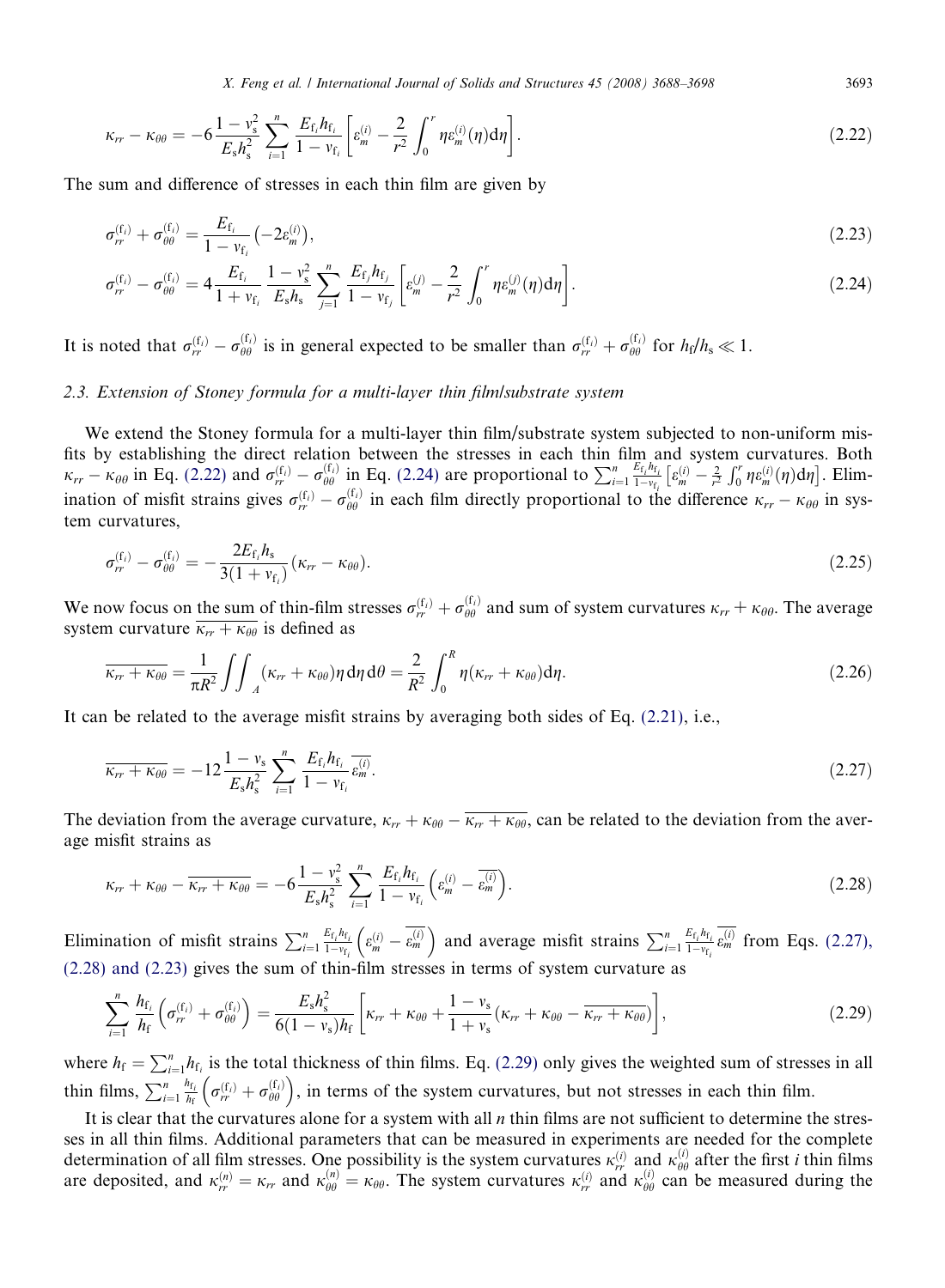deposition process, or after the deposition process by etching the top  $n - i$  thin films away. The stresses in the ith thin film are then given by

$$
\sigma_{rr}^{(f_i)} + \sigma_{\theta\theta}^{(f_i)} = \frac{E_s h_s^2}{6(1 - v_s)h_{f_i}} \left[ \Delta\kappa_{rr}^{(i)} + \Delta\kappa_{\theta\theta}^{(i)} + \frac{1 - v_s}{1 + v_s} \left( \Delta\kappa_{rr}^{(i)} + \Delta\kappa_{\theta\theta}^{(i)} - \overline{\Delta\kappa_{rr}^{(i)} + \Delta\kappa_{\theta\theta}^{(i)}} \right) \right],
$$
(2.30)

where

$$
4\kappa_{rr}^{(i)} = \kappa_{rr}^{(i)} - \kappa_{rr}^{(i-1)} \text{ and } 4\kappa_{\theta\theta}^{(i)} = \kappa_{\theta\theta}^{(i)} - \kappa_{\theta\theta}^{(i-1)} \tag{2.31}
$$

are the change of system curvatures due to the deposition of the *i*th thin film, and  $\kappa_{rr}^{(0)} = \kappa_{\theta\theta}^{(0)} = 0$ . The above equation is identical to its counterpart for a single layer of thin film [\(Ngo et al., 2006](#page-10-0)) except that its curvatures are replaced by the change of system curvatures  $\Delta \kappa_{rr}^{(i)}$  and  $\Delta \kappa_{\theta\theta}^{(i)}$  in Eq. (2.31). Eq. (2.31), together with Eq. [\(2.25\),](#page-5-0) provides the direct relation between stresses in each thin film and system curvatures. The thin-film stresses at a point depend not only on the change of system curvatures  $\Delta\kappa_{rr}^{(i)} + \Delta\kappa_{\theta\theta}^{(i)}$  at the same point (local dependence), but also on the average change of system curvatures  $\Delta \kappa_{rr}^{(i)} + \Delta \kappa_{\theta\theta}^{(i)}$  in the entire system (non-local dependence).

The interface stress  $\tau^{(1)}$  between the substrate and the first thin film and  $\tau^{(i)}$  between thin films in Eq. [\(2.13\)](#page-4-0) can also be given by system curvatures

$$
\tau^{(i)} = \frac{E_s h_s^2}{6(1 - v_s^2)} \sum_{j=i}^n \frac{d}{dr} \left( A \kappa_{rr}^{(j)} + A \kappa_{\theta\theta}^{(j)} \right) = \frac{E_s h_s^2}{6(1 - v_s^2)} \frac{d}{dr} \left( \kappa_{rr} + \kappa_{\theta\theta} - \kappa_{rr}^{(i-1)} - \kappa_{\theta\theta}^{(i-1)} \right),\tag{2.32}
$$

where  $\kappa_{rr}^{(0)} = \kappa_{\theta\theta}^{(0)} = 0$ . The above equation provides a remarkably simple way to estimate the interface shear stresses from radial gradients of the two non-zero system curvatures. The shear stresses are responsible for promoting system failures through debonding of thin films.

# 3. Non-axisymmetric misfit strains

We extend the analysis in the previous section to a system of multi-layer thin films deposited on a substrate to arbitrary non-uniform misfit strains. The analysis is also an extension of [Ngo et al. \(2007\)](#page-10-0) from a single thin film to multi-layer thin films. The non-uniform misfit strain in the *i*th thin film,  $\varepsilon_m^{(i)}(r, \theta)$ , can be expanded to the Fourier series

$$
\varepsilon_m^{(i)}(r,\theta) = \sum_{k=0}^{\infty} \varepsilon_{kc}^{(i)}(r) \cos k\theta + \sum_{k=1}^{\infty} \varepsilon_{ks}^{(i)}(r) \sin k\theta,
$$
\n(3.1)

where  $\varepsilon_{0c}^{(i)}(r) = \frac{1}{2\pi}$  $\int_0^{2\pi} \varepsilon_m^{(i)}(r,\theta) d\theta, \ \varepsilon_{kc}^{(i)}(r) = \frac{1}{\pi}$  $\int_0^{2\pi} \varepsilon_m^{(i)}(r,\theta) \cos k\theta \, d\theta$  and  $\varepsilon_{ks}^{(i)}(r) = \frac{1}{\pi}$  $\int_0^{2\pi} \varepsilon_m^{(i)}(r,\theta) \sin k\theta \, d\theta \, (k \geq 1).$ 

## 3.1. Stresses in multi-layer thin films and system curvatures

The system curvatures are

$$
\kappa_{rr} = \frac{\partial^2 w}{\partial r^2}, \quad \kappa_{\theta\theta} = \frac{1}{r} \frac{\partial w}{\partial r} + \frac{1}{r^2} \frac{\partial^2 w}{\partial \theta^2}, \quad \kappa_{r\theta} = \frac{\partial}{\partial r} \left( \frac{1}{r} \frac{\partial w}{\partial \theta} \right).
$$
 (3.2)

The sum of system curvatures is related to the misfit strain by

$$
\kappa_{rr} + \kappa_{\theta\theta} = -12 \frac{1 - v_s}{E_s h_s^2} \sum_{i=1}^n \frac{E_{f_i} h_{f_i}}{1 - v_{f_i}} \begin{Bmatrix} \frac{\overline{\varepsilon_{m}^{(i)}}}{\overline{\varepsilon_{m}^{(i)}}} + \frac{1 + v_s}{2} \left( \varepsilon_{m}^{(i)} - \overline{\varepsilon_{m}^{(i)}} \right) \\ + \frac{1 - v_s^2}{3 + v_s} \sum_{k=1}^\infty \left( k + 1 \right) \frac{1}{R^{2k+2}} \begin{bmatrix} \cos k\theta \int_0^R \eta^{k+1} \varepsilon_{kc}^{(i)}(\eta) d\eta \\ + \sin k\theta \int_0^R \eta^{k+1} \varepsilon_{ks}^{(i)}(\eta) d\eta \end{bmatrix} \end{Bmatrix},
$$
(3.3)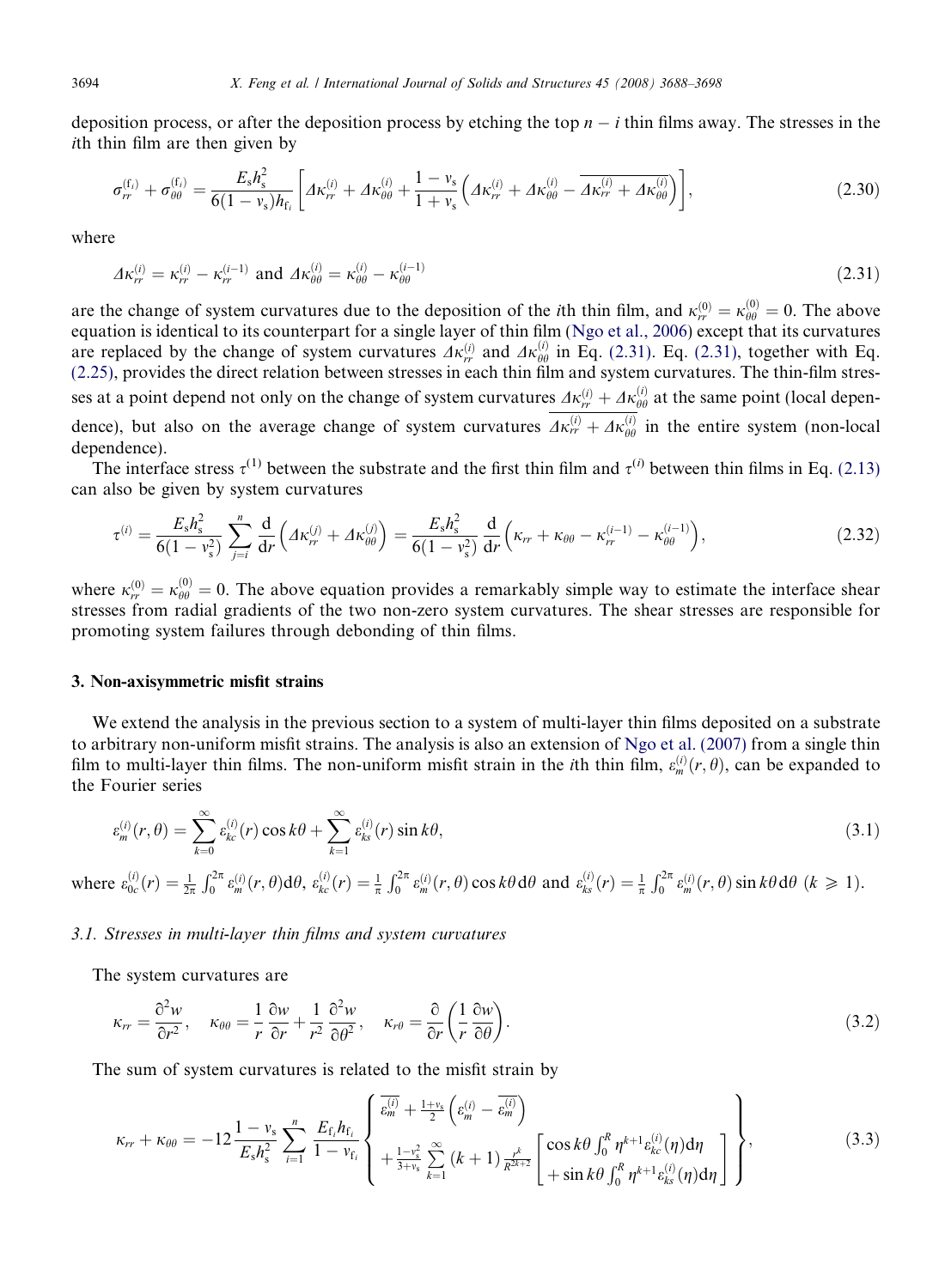where  $\varepsilon_m^{(i)} = \frac{1}{\pi R^2}$  $\iint_A \varepsilon_m^{(i)}(\eta, \varphi) dA$  is the average misfit strain in the *i*th thin film,  $dA = \eta d\eta d\varphi$ , and  $\overline{\varepsilon_m^{(i)}}$  is also related to  $\varepsilon_{0c}^{(i)}$  by  $\varepsilon_m^{(i)} = \frac{2}{R^2}$  $\int_0^R \eta \varepsilon_{0c}^{(i)}(\eta) d\eta$ . The difference between two curvatures,  $\kappa_{rr} - \kappa_{\theta\theta}$ , and the twist  $\kappa_{r\theta}$  are given by

$$
\kappa_{rr} - \kappa_{\theta\theta} = -6 \frac{1 - v_s^2}{E_s h_s^2} \sum_{i=1}^n \frac{E_{f_i} h_{f_i}}{1 - v_{f_i}} \begin{cases} \frac{e_{m}^{(i)} - \frac{2}{r^2} \int_0^r \eta e_{0c}^{(i)} d\eta \\ + \frac{1 - v_s}{3 + v_s} \sum_{k=1}^{\infty} \frac{k+1}{R^{k+2}} \left[ k \frac{r^k}{R^k} - (k-1) \frac{r^{k-2}}{R^{k-2}} \right] \left( \frac{\cos k\theta \int_0^R \eta^{k+1} e_{kc}^{(i)} d\eta}{1 + \sin k\theta \int_0^R \eta^{k+1} e_{ks}^{(i)} d\eta} \right) \\ - \sum_{k=1}^{\infty} \frac{k+1}{r^{k+2}} \left( \cos k\theta \int_0^r \eta^{k+1} e_{kc}^{(i)} d\eta + \sin k\theta \int_0^r \eta^{k+1} e_{ks}^{(i)} d\eta \right) \\ - \sum_{k=1}^{\infty} (k-1) r^{k-2} \left( \cos k\theta \int_r^R \eta^{1-k} e_{kc}^{(i)} d\eta + \sin k\theta \int_r^R \eta^{1-k} e_{ks}^{(i)} d\eta \right) \end{cases}, \quad (3.4)
$$
  

$$
\kappa_{r\theta} = 3 \frac{1 - v_s^2}{E_s h_s^2} \sum_{i=1}^n \frac{E_{f_i} h_{f_i}}{1 - v_{f_i}} \begin{cases} \frac{1 - v_s}{3 + v_s} \sum_{k=1}^{\infty} \frac{k+1}{R^{k+2}} \left[ k \frac{r^k}{R^k} - (k-1) \frac{r^{k-2}}{R^{k-2}} \right] \left( \frac{\sin k\theta \int_0^R \eta^{k+1} e_{kc}^{(i)} d\eta}{-\cos k\theta \int_0^R \eta^{k+1} e_{ks}^{(i)} d\eta} \right) \\ - \sum_{k=1}^{\infty} (k-1) r^{k-2} \left( \sin k\theta \int_r^R \eta^{1-k} e_{kc}^{(i)} d\eta - \cos k\theta \int_r^R \eta^{1-k} e_{ks}^{(i)} d\eta \right) \\ - \sum_{k=1
$$

The sum  $\sigma_{rr}^{(f_i)} + \sigma_{\theta\theta}^{(f_i)}$  and differences  $\sigma_{rr}^{(f_i)} - \sigma_{\theta\theta}^{(f_i)}$  of stresses and the shear stress  $\sigma_{r\theta}^{(f_i)}$  in the *i*th thin film are related to the misfit strains by

$$
\sigma_{rr}^{(t_{i})} + \sigma_{\theta\theta}^{(t_{i})} = \frac{E_{f_{i}}}{1 - v_{f_{i}}} \left( -2\varepsilon_{m}^{(t)} \right),
$$
\n
$$
\sigma_{rr}^{(t_{i})} - \sigma_{\theta\theta}^{(t_{i})} = 4 \frac{E_{f_{i}}}{1 + v_{f_{i}}} \frac{1 - v_{s}^{2}}{E_{s}h_{s}} \sum_{j=1}^{n} \frac{E_{f_{j}}h_{f_{j}}}{1 - v_{f_{j}}} \left\{ -\sum_{k=1}^{\infty} \frac{k+1}{r^{4+2}} \left( \cos k\theta \int_{0}^{r} \eta^{k+1} \varepsilon_{k\theta}^{(j)} d\eta + \sin k\theta \int_{0}^{r} \eta^{k+1} \varepsilon_{k\theta}^{(j)} d\eta \right) \right\}
$$
\n
$$
\sigma_{rr}^{(t_{i})} - \sigma_{\theta\theta}^{(t_{i})} = 4 \frac{E_{f_{i}}}{1 + v_{f_{i}}} \frac{1 - v_{s}^{2}}{E_{s}h_{s}} \sum_{j=1}^{n} \frac{E_{f_{j}}h_{f_{j}}}{1 - v_{f_{j}}} \left\{ -\sum_{k=1}^{\infty} (k-1)r^{k-2} \left( \cos k\theta \int_{r}^{R} \eta^{1-k} \varepsilon_{k\theta}^{(j)} d\eta + \sin k\theta \int_{r}^{R} \eta^{1-k} \varepsilon_{k\theta}^{(j)} d\eta \right) \right\}
$$
\n
$$
\sigma_{rr}^{(t_{i})} = 2 \frac{E_{f_{i}}}{1 + v_{f_{i}}} \frac{1 - v_{s}^{2}}{E_{s}h_{s}} \sum_{j=1}^{n} \frac{E_{f_{j}}h_{f_{j}}}{1 - v_{f_{j}}} \left\{ +\sum_{k=1}^{\infty} (k-1)r^{k-2} \left( \sin k\theta \int_{0}^{r} \eta^{k+1} \varepsilon_{k\theta}^{(j)} d\eta - \cos k\theta \int_{0}^{r} \eta^{k+1} \varepsilon_{k\theta}^{(j)} d\eta \right) \right\}
$$
\n
$$
\sigma_{r\theta}^{(t_{i})} = 2 \frac{E_{f_{i}}}{1 + v_{f_{i}}} \
$$

The shear stresses  $\tau_r^{(1)}$  and  $\tau_\theta^{(1)}$  between the first thin film and substrate and  $\tau_r^{(i)}$  and  $\tau_\theta^{(i)}$   $(i = 2, 3, \dots, n)$  between thin films are related to the misfit strains by

$$
\tau_r^{(i)} = -\sum_{j=i}^n \frac{E_{\rm f_j} h_{\rm f_j}}{1 - v_{\rm f_j}} \frac{\partial \varepsilon_m^{(j)}}{\partial r}, \quad \tau_\theta^{(i)} = -\sum_{j=i}^n \frac{E_{\rm f_j} h_{\rm f_j}}{1 - v_{\rm f_j}} \frac{1}{r} \frac{\partial \varepsilon_m^{(j)}}{\partial \theta}.
$$
\n(3.9)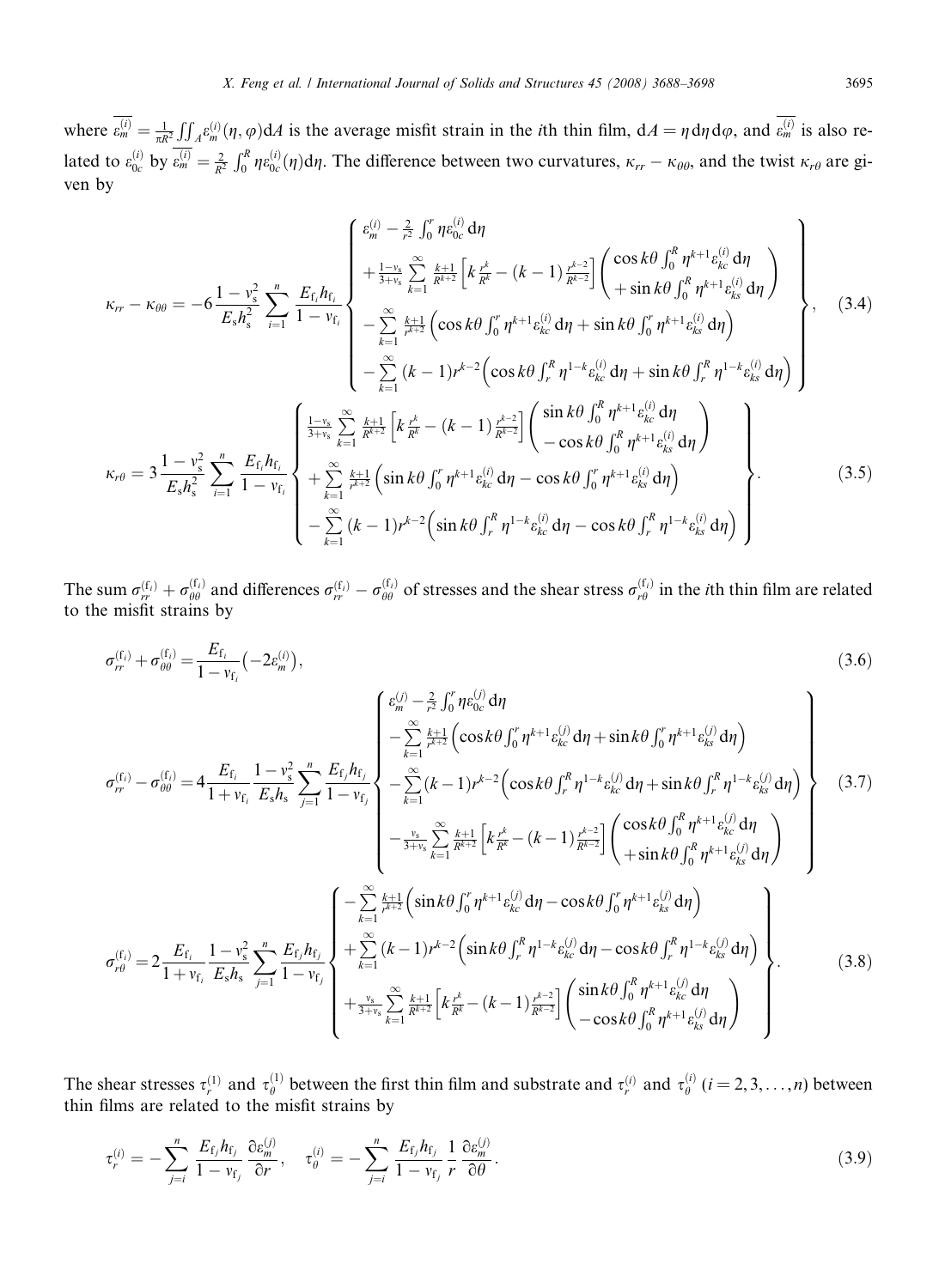## 3.2. Extension of Stoney formula for a multi-layer thin film/substrate system

We extend the Stoney formula for a multi-layer thin film/substrate system by establishing the direct relation between the stresses in each thin film and system curvatures. We define the coefficients  $C_k$  and  $S_k$  in terms of the system curvatures  $\kappa_{rr} + \kappa_{\theta\theta}$  by

$$
C_k = \frac{1}{\pi R^2} \iint_A (\kappa_{rr} + \kappa_{\theta\theta}) \left(\frac{n}{R}\right)^k \cos k\varphi \, dA
$$
  

$$
S_k = \frac{1}{\pi R^2} \iint_A (\kappa_{rr} + \kappa_{\theta\theta}) \left(\frac{n}{R}\right)^k \sin k\varphi \, dA,
$$
 (3.10)

where the integration is over the entire area A of the substrate, and  $dA = \eta d\eta d\varphi$ . The difference in stresses  $\sigma_{rr}^{(f_i)} - \sigma_{\theta\theta}^{(f_i)}$  and shear stress  $\sigma_{r\theta}^{(f_i)}$  in the *i*th film are given in terms of system curvatures by

$$
\sigma_{rr}^{(f_i)} - \sigma_{\theta\theta}^{(f_i)} = -\frac{E_{f_i} h_s}{6(1 + v_{f_i})} \left\{ \frac{4(\kappa_{rr} - \kappa_{\theta\theta})}{-\sum_{k=1}^{\infty} (k+1) \left[ k \left( \frac{r}{k} \right)^k - (k-1) \left( \frac{r}{k} \right)^{k-2} \right] (C_k \cos k\theta + S_k \sin k\theta) \right\},
$$
\n(3.11)

$$
\sigma_{r\theta}^{(f_i)} = -\frac{E_{f_i} h_s}{6(1 + v_{f_i})} \left\{ \frac{4\kappa_{r\theta}}{+\frac{1}{2} \sum_{k=1}^{\infty} (k+1) \left[ k \left( \frac{r}{R} \right)^k - (k-1) \left( \frac{r}{R} \right)^{k-2} \right] (C_k \sin k\theta - S_k \cos k\theta) \right\},
$$
\n(3.12)

Similar to Section [2.3,](#page-5-0) we define the system curvatures  $\kappa_n^{(i)}$ ,  $\kappa_{\theta\theta}^{(i)}$  and  $\kappa_{r\theta}^{(i)}$  after the first *i* thin films are deposited, which can be measured during the deposition process, or after the deposition process by etching the top  $n - i$ thin films away. The changes of system curvatures due to the ith thin film are

$$
A\kappa_{rr}^{(i)} = \kappa_{rr}^{(i)} - \kappa_{rr}^{(i-1)}, \quad A\kappa_{\theta\theta}^{(i)} = \kappa_{\theta\theta}^{(i)} - \kappa_{\theta\theta}^{(i-1)}, \quad A\kappa_{r\theta}^{(i)} = \kappa_{r\theta}^{(i)} - \kappa_{r\theta}^{(i-1)}, \tag{3.13}
$$

where  $\kappa_n^{(n)} = \kappa_r$ ,  $\kappa_{\theta\theta}^{(n)} = \kappa_{\theta\theta}$ ,  $\kappa_{r\theta}^{(n)} = \kappa_{r\theta}$ , and  $\kappa_{rr}^{(0)} = \kappa_{\theta\theta}^{(0)} = \kappa_{r\theta}^{(0)} = 0$ . We also define the coefficients  $AC_k^{(i)}$  and  $AS_k^{(i)}$  in terms of the changes of system curvatures  $AK_{rr}^{(i)} + Ak_{\theta\theta}^{(i)}$  by

$$
\Delta C_k^{(i)} = \frac{1}{\pi R^2} \iint_A \left( A \kappa_{rr}^{(i)} + A \kappa_{\theta\theta}^{(i)} \right) \left( \frac{\eta}{R} \right)^k \cos k\varphi \, dA
$$
\n
$$
\Delta S_k^{(i)} = \frac{1}{\pi R^2} \iint_A \left( A \kappa_{rr}^{(i)} + A \kappa_{\theta\theta}^{(i)} \right) \left( \frac{\eta}{R} \right)^k \sin k\varphi \, dA.
$$
\n(3.14)

The sum of stresses in the ith film is given in terms of the changes of system curvatures by

$$
\sigma_{rr}^{(f_i)} + \sigma_{\theta\theta}^{(f_i)} = \frac{E_s h_s^2}{6h_{f_i}(1 - v_s)} \left[ \frac{A\kappa_{rr}^{(i)} + A\kappa_{\theta\theta}^{(i)} + \frac{1 - v_s}{1 + v_s} \left( A\kappa_{rr}^{(i)} + A\kappa_{\theta\theta}^{(i)} - \overline{A\kappa_{rr}^{(i)} + A\kappa_{\theta\theta}^{(i)}} \right) \right],
$$
\n(3.15)

where  $\Delta \kappa_{rr}^{(i)} + \Delta \kappa_{\theta\theta}^{(i)} = \Delta C_0^{(i)} = \frac{1}{\pi R^2}$  $\iint_A \left( 4\kappa_{rr}^{(i)} + 4\kappa_{\theta\theta}^{(i)} \right) dA$  is the average over entire area A of the substrate. Eqs. (3.11), (3.12) and (3.15) provide direct relations between stresses in thin films and system curvatures. It is important to note that stresses at a point in the thin film depend not only on curvatures at the same point (local dependence), but also on the curvatures in the entire substrate (non-local dependence).

The interface shear stresses  $\tau_r^{(i)}$  and  $\tau_\theta^{(i)}$  can also be directly related to substrate curvatures via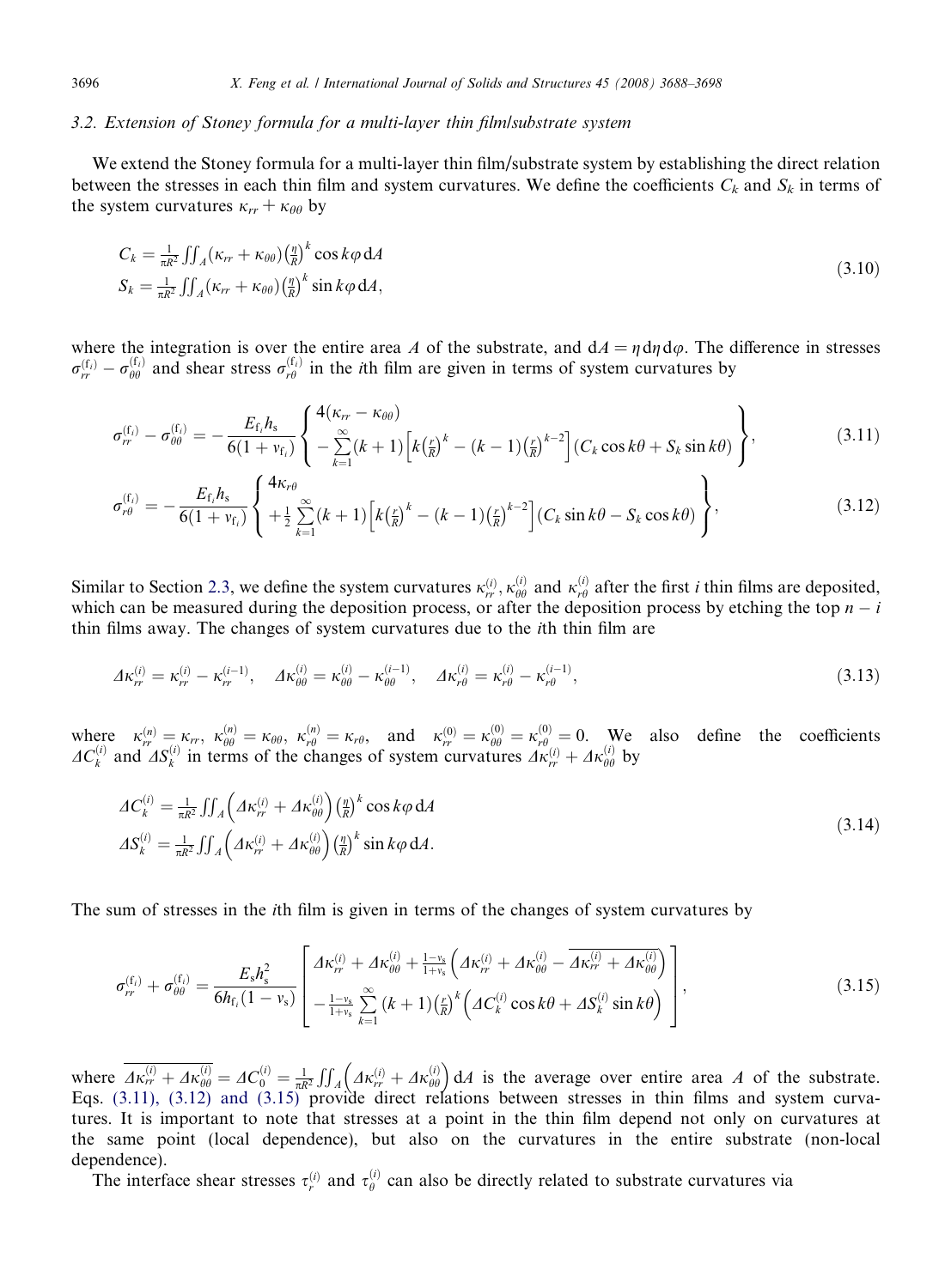<span id="page-9-0"></span>
$$
\tau_r^{(i)} = \frac{\varepsilon_s h_s^2}{6(1-s_s^2)} \sum_{j=i}^n \left[ \frac{\frac{\partial}{\partial r} \left( A \kappa_{rr}^{(j)} + A \kappa_{\theta \theta}^{(j)} \right)}{-\frac{1-s_s}{2R} \sum_{k=1}^\infty k(k+1) \left( A C_k^{(j)} \cos k\theta + A S_k^{(j)} \sin k\theta \right) \left( \frac{r}{R} \right)^{k-1}} \right]
$$
\n
$$
= \frac{\varepsilon_s h_s^2}{6(1-s_s^2)} \left\{ \frac{\frac{\partial}{\partial r} \left( \kappa_{rr} + \kappa_{\theta \theta} - \kappa_{rr}^{(i-1)} - \kappa_{\theta \theta}^{(i-1)} \right)}{-\frac{1-s_s}{2R} \sum_{k=1}^\infty k(k+1) \left[ \left( \sum_{j=i}^n A C_k^{(j)} \right) \cos k\theta + \left( \sum_{j=i}^n A S_k^{(j)} \right) \sin k\theta \right] \left( \frac{r}{R} \right)^{k-1}} \right\},\
$$
\n
$$
\tau_\theta^{(i)} = \frac{\varepsilon_s h_s^2}{6(1-s_s^2)} \sum_{j=i}^n \left[ \frac{\frac{1}{r} \frac{\partial}{\partial \theta} \left( A \kappa_{rr}^{(j)} + \kappa_{\theta \theta}^{(j)} \right)}{+ \frac{1-s_s}{2R} \sum_{k=1}^\infty k(k+1) \left( A C_k^{(j)} \sin k\theta - A S_k^{(j)} \cos k\theta \right) \left( \frac{r}{R} \right)^{k-1}} \right]
$$
\n
$$
= \frac{\varepsilon_s h_s^2}{6(1-s_s^2)} \left\{ \frac{\frac{1}{r} \frac{\partial}{\partial \theta} \left( \kappa_{rr} + \kappa_{\theta \theta} - \kappa_{rr}^{(i-1)} - \kappa_{\theta \theta}^{(i-1)} \right)}{\left( \frac{1}{r} \sum_{k=1}^\infty A C_k^{(j)} \right) \sin k\theta - \left( \sum_{j=i}^n A S_k^{(j)} \right) \cos k\theta \right] \left( \frac{r}{R} \right)^{k-1}} \right\}.
$$
\n(3.17)

These provide a way to estimate the interface shear stresses from the gradients of system curvatures. They also display a non-local dependence.

# 4. Concluding remarks and discussion

The Stoney formula is extended in the present analysis for multi-layer thin films deposited on a substrate subjected to non-uniform misfit strains. For multi-layer thin films  $(i = 1, 2, \ldots, n)$  on a substrate, the total system curvature  $\kappa_{rr} + \kappa_{\theta\theta}$  only gives the average stresses in all thin films, not stresses in each thin film. In the present study the stresses in the ith thin film are obtained in terms of the change of system curvatures  $A\kappa_n^{(i)} + A\kappa_{\theta\theta}^{(i)}$  due to the deposition of the *i*th thin film. The interface shear stresses between adjacent thin films and between the thin film and substrate are also obtained from the curvatures. This provides the basis for experimental determination of the stresses in each thin film and interface shear stresses.

Similar to a single layer of thin film on a substrate, the stresses in multi-layer thin films are related to the system curvatures, and such dependence is non-local since the stresses at a point on the film depend on both the local value of the system curvatures (at the same point) and on the value of curvatures of all other points on the plate system (non-local dependence).

## References

- Brown, M.A., Rosakis, A.J., Feng, X., Huang, Y., Ustundag, E., 2007. Thin film/substrate systems featuring arbitrary film thickness and misfit strain distributions: Part II. Experimental validation of the non-local stress-curvature relations. Int. J. Solids Struct. 44, 1755– 1767.
- Feng, Huang, Y., Jiang, H., Ngo, D., Rosakis, A.J., 2006. The effect of thin film/substrate radii on the Stoney formula for thin film/ substrate subjected to non-uniform axisymmetric misfit strain and temperature. J. Mech. Mater. Struct. 1, 1041–1054.
- Finot, M., Blech, I.A., Suresh, S., Fijimoto, H., 1997. Large deformation and geometric instability of substrates with thin-film deposits. J. Appl. Phys. 81, 3457–3464.
- Freund, L.B., 2000. Substrate curvature due to thin film mismatch strain in the nonlinear deformation range. J. Mech. Phys. Solids 48, 1159.
- Freund, L.B., Suresh, S., 2004. Thin Film Materials; Stress, Defect Formation and Surface Evolution. Cambridge University Press, Cambridge, UK.
- Huang, Y., Ngo, D., Rosakis, A.J., 2005. Non-uniform, axisymmetric misfit strain in thin films bonded on plate substrates/substrate systems: the relation between non-uniform film stresses and system curvatures. Acta Mech. Sin. 21, 362–370.
- Huang, Y., Rosakis, A.J., in press. Extension of Stoney's formula to arbitrary temperature distributions in thin film/substrate systems. J. Appl. Mech. (ASME Trans.).
- Huang, Y., Rosakis, A.J., 2005. Extension of Stoney's formula to non-uniform temperature distributions in thin film/substrate systems. The case of radial symmetry. J. Mech. Phys. Solids 53, 2483–2500.